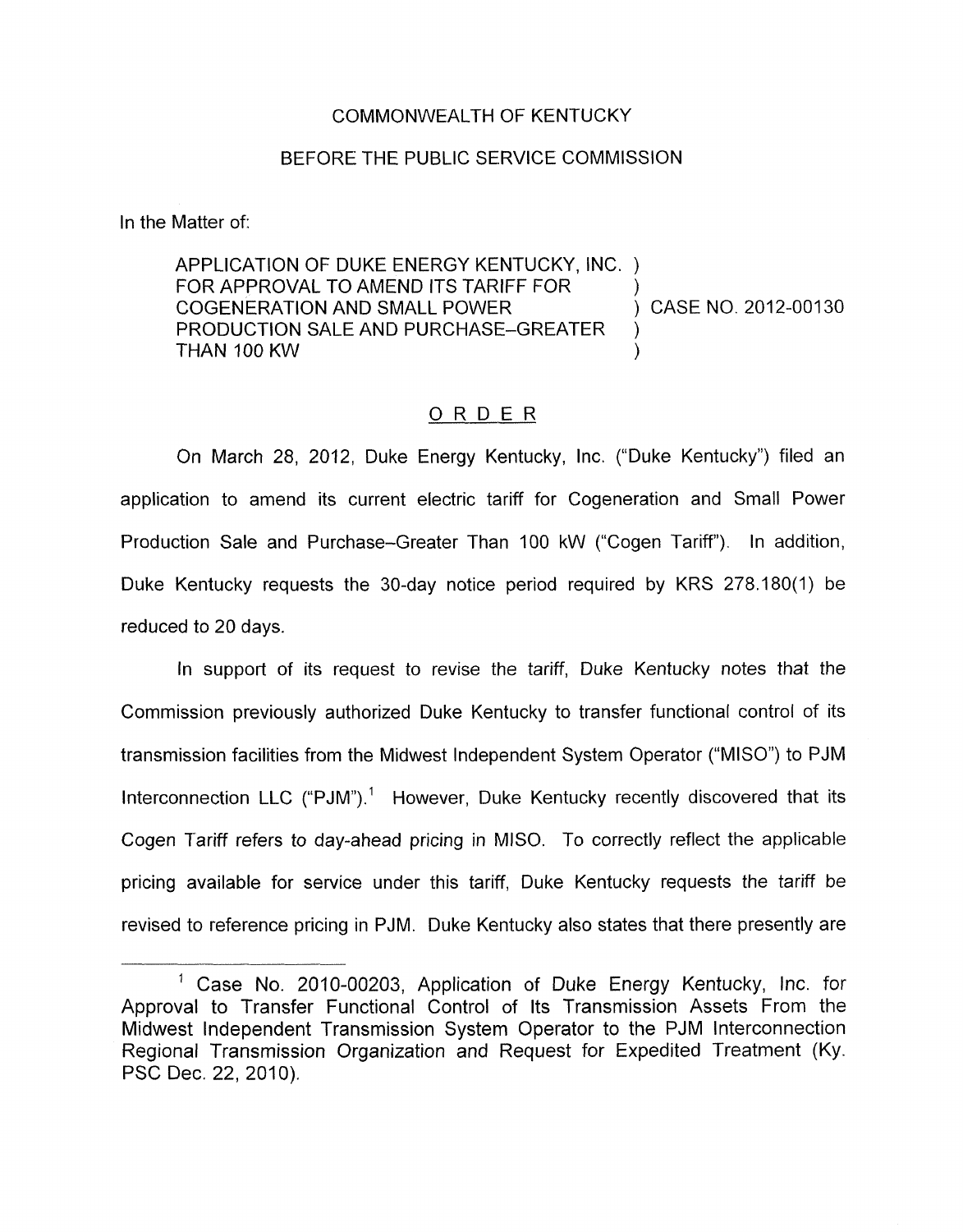no customers taking service under this tariff, so no current customer will be affected by this revision. However, Duke Kentucky has received a recent customer inquiry regarding the availability of the Cogen Tariff and requests that the revised tariff be effective after 20 days' notice.

Based on a review of Duke Kentucky's revised Cogen Tariff and being otherwise sufficiently advised, the Commission finds that reflecting the pricing in PJM is appropriate and reasonable and should be approved. The Commission further finds that good cause exists to shorten the notice period from 30 days to 20 days.

IT IS THEREFORE ORDERED that:

1. Duke Kentucky's request to reduce the notice period from 30 to 20 days for its revised Cogen Tariff is granted.

2. Duke Kentucky's revised Cogen Tariff is approved for service rendered on and after April 17, 2012.

**3.** Within 20 days of the date of this Order, Duke Kentucky shall file its revised tariff as approved herein, reflecting its effective date and that it was approved pursuant to this Order.

By the Commission



Director

Case No. 2012-00130